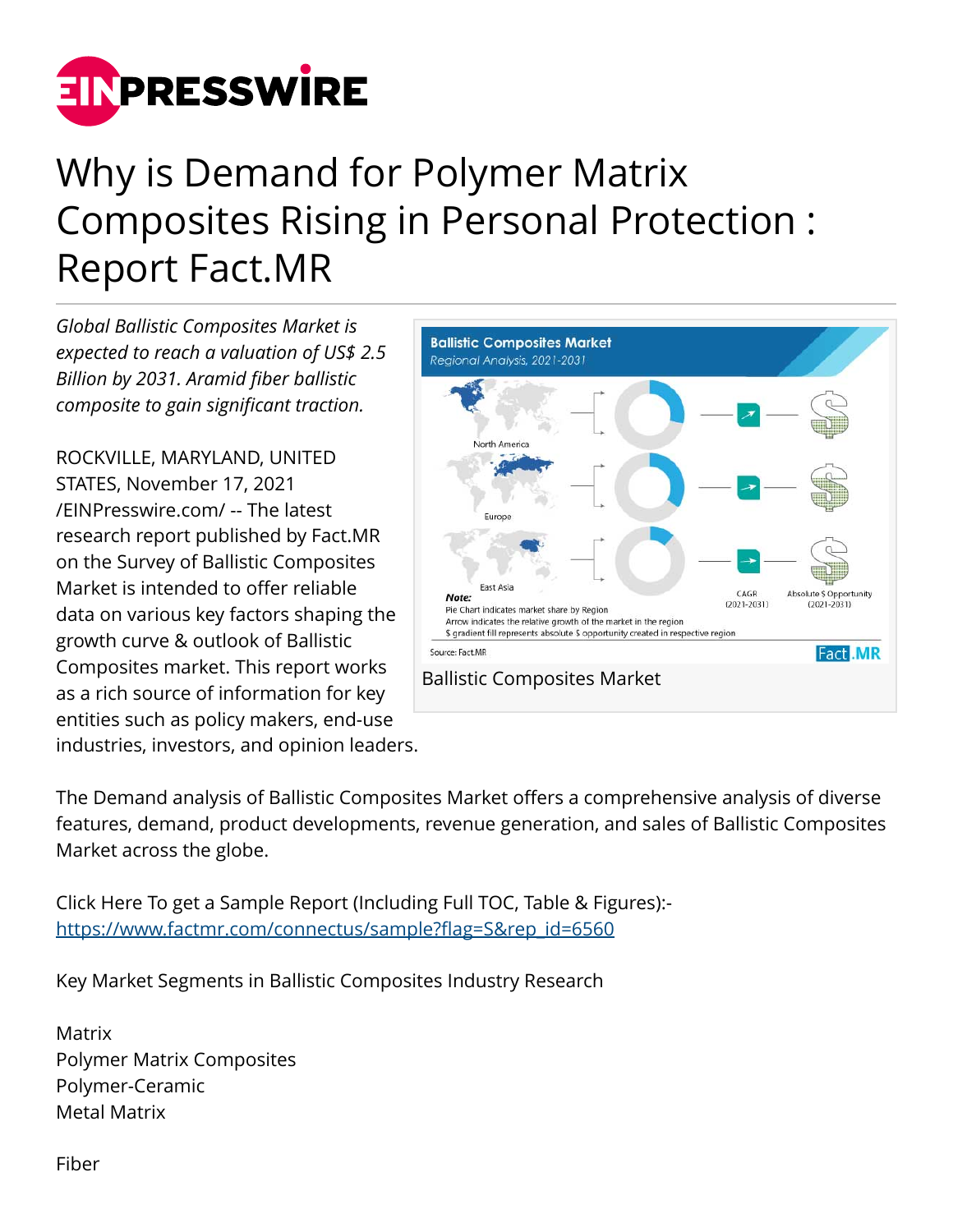Aramid Fibers UHMPE Glass

Application Vehicle Armour Ballistic Composites Body Armour Ballistic Composites Helmets and Face Protection Ballistic Composites

A comprehensive estimate of the Ballistic Composites market has been provided through an optimistic scenario as well as a conservative scenario, taking into account the Sales of Ballistic Composites during the forecast period. Price point comparison by region with the global average price is also considered in the study.

Need More information about Report Methodology? Click here: [https://www.factmr.com/connectus/sample?flag=RM&rep\\_id=6560](https://www.factmr.com/connectus/sample?flag=RM&rep_id=6560)

Some Notable Offerings by Fact.MR Report on Ballistic Composites market:

We will provide you an analysis of the extent to which this Ballistic Composites market research report acquires commercial characteristics along with examples or instances of information that helps you to understand it better.

We will also help to identify customary/ standard terms and conditions, as offers, worthiness, warranty, and others.

Also, this report will help you to identify any trends to forecast growth rates.

The analyzed report will forecast the general tendency for supply and demand.

Some of the Ballistic Composites Market insights and estimations that make this study unique in approach and effective in guiding stakeholders in understanding the growth dynamics. The study provides:

Details regarding latest innovations and development in Ballistic Composites and how it is gaining customer traction during the forecast period.

Analysis about the customer demand of the products and how it is likely to evolve in coming years.

Latest regulations enforced by government bodies and local agencies and their impact on Demand of Ballistic Composites Market .

Insights about adoption of new technologies and its influence on the Ballistic Composites market Size.

Overview of the impact of COVID-19 on Ballistic Composites Market and economic disruptions caused by the pandemic.

Evaluates post-pandemic impact on the Sales of Ballistic Composites Market during the forecast period.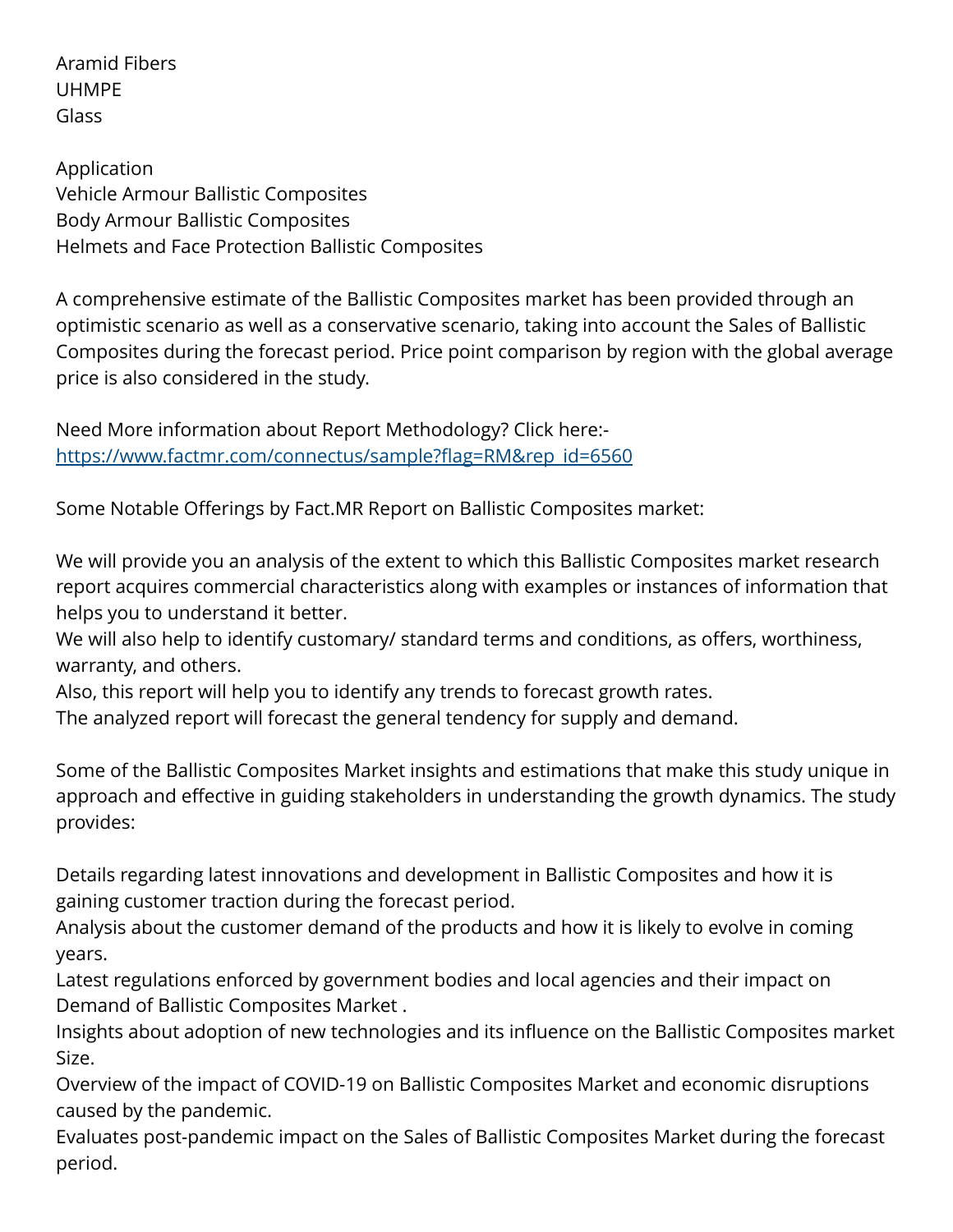Key Highlights from the Ballistic Composites Report :

Elaborated scenario of the parent market Transformations in the Ballistic Composites market dynamics Detailed segmentation of the target market Historical, current and forecast of Ballistic Composites market size based on value and volume Latest industry developments and Market trends of Ballistic Composites competitive analysis of Ballistic Composites Market Strategies adopted by the Ballistic Composites market players and product developments made Potential and niche segments, along with their regional analysis Unbiased analysis on market size of Ballistic Composites Up-to-date and must-have intelligence for the market players to enhance and sustain their competitiveness

To get all-in insights on the regional landscape of the Ballistic Composites Market, buy now: <https://www.factmr.com/checkout/6560>

After reading the Market insights of Ballistic Composites Report, readers can:

Understand the drivers, restraints, opportunities and trends affecting the Sales of market. Analyze key regions holding significant share of total Ballistic Composites market revenue. Study the growth outlook of Ballistic Composites market scenario, including production, consumption, history and forecast.

Learn consumption pattern and impact of each end use & supply side analysis of Ballistic Composites market.

Investigate the recent R&D projects performed by each market player & competitive analysis of Ballistic Composites Market Players.

How Fact.MR Assists in Making Strategic Moves For Ballistic Composites Market Manufacturer?

The data provided in the Ballistic Composites market report offers comprehensive analysis of important industry trends. Industry players can use this data to strategize their potential business moves and gain remarkable revenues in the upcoming period.

The report covers the price trend analysis and value chain analysis along with analysis of diverse offering by market players. The main motive of this report is to assist enterprises to make datadriven decisions and strategize their business moves.

The analysts have used numerous industry-wide prominent business intelligence tools to consolidate facts, figures, and market data into revenue estimations and projections in the Market Insights of Ballistic Composites.

Key stakeholders in Market including industry players, policymakers, and investors in various countries have been continuously realigning their strategies and approaches to implement them in order to tap into new opportunities.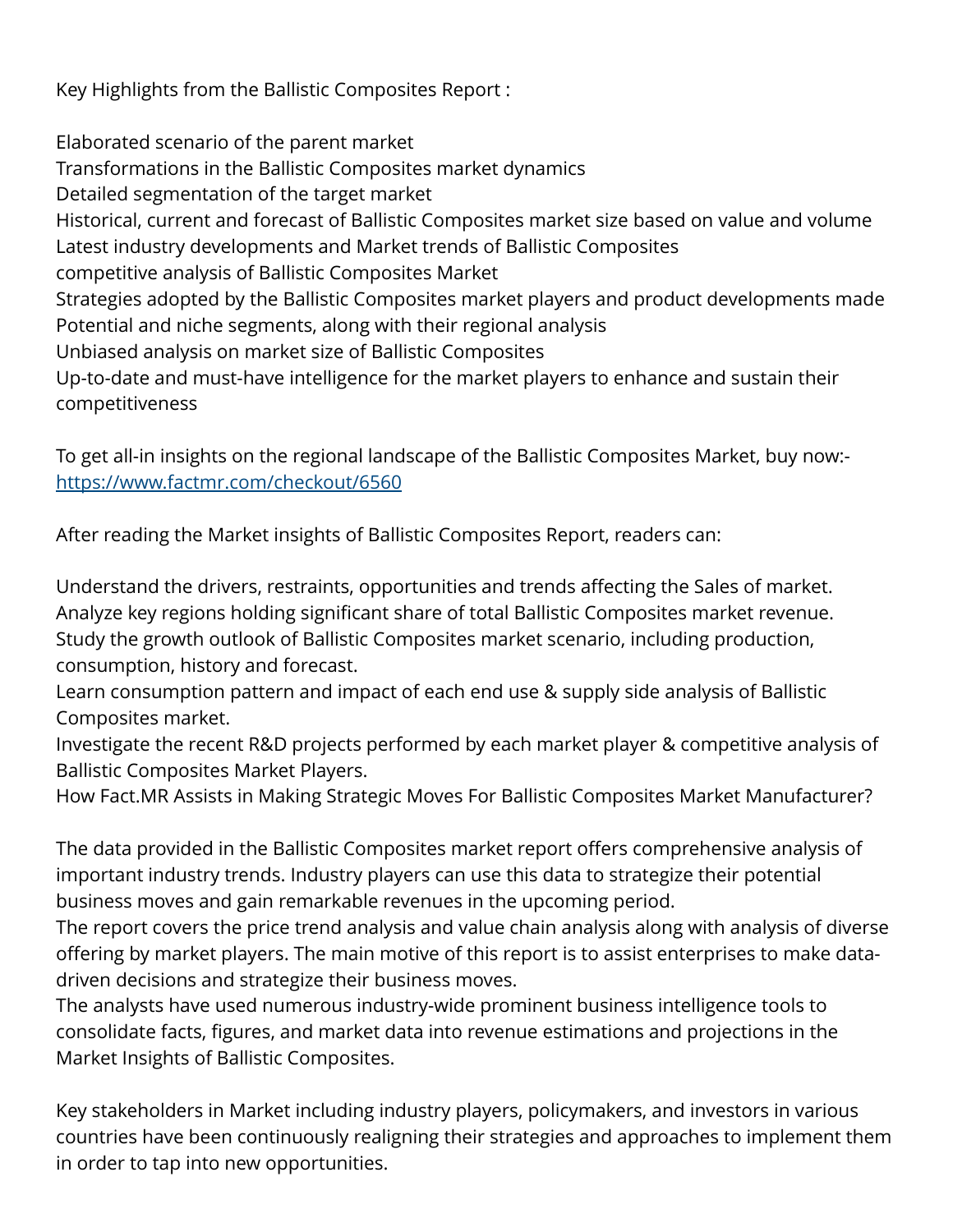The Market survey of Ballistic Composites offers a comprehensive analysis of diverse features, including production capacities analysis of Ballistic Composites, demand, product developments, revenue generation, and Size of Ballistic Composites Market across the globe.

Explore More Trending Reports of Fact.MR

Cordless Planer Market Forecast, Trends Analysis & Competition Tracking – Global Review 2021 to 2031

( <https://www.factmr.com/report/cordless-planer-market>)

Dynamic Compactor Market Forecast, Trends Analysis & Competition Tracking – Global Review 2021 to 2031(<https://www.factmr.com/report/dynamic-compactor-market>)

Surgical Mesh Market Forecast Trend Analysis & Competition Tracking – Global Review 2021 to 2031 (<https://www.factmr.com/report/surgical-mesh-market>)

About Fact.MR:

Market research and consulting agency with a difference! That's why 80% of Fortune 1,000 companies trust us for making their most critical decisions. While our experienced consultants employ the latest technologies to extract hard-to-find insights, we believe our USP is the trust clients have on our expertise. Spanning a wide range – from automotive & industry 4.0 to healthcare & retail, our coverage is expansive, but we ensure even the most niche categories are analyzed. Our sales offices in United States and Dublin, Ireland. Headquarter based in Dubai, UAE. Reach out to us with your goals, and we'll be an able research partner.

Contact: US Sales Office : 11140 Rockville Pike Suite 400 Rockville, MD 20852 United States Tel: +1 (628) 251-1583 E-Mail: sales@factmr.com

Corporate Headquarter: Unit No: AU-01-H Gold Tower (AU), Plot No: JLT-PH1-I3A, Jumeirah Lakes Towers, Dubai, United Arab Emirates